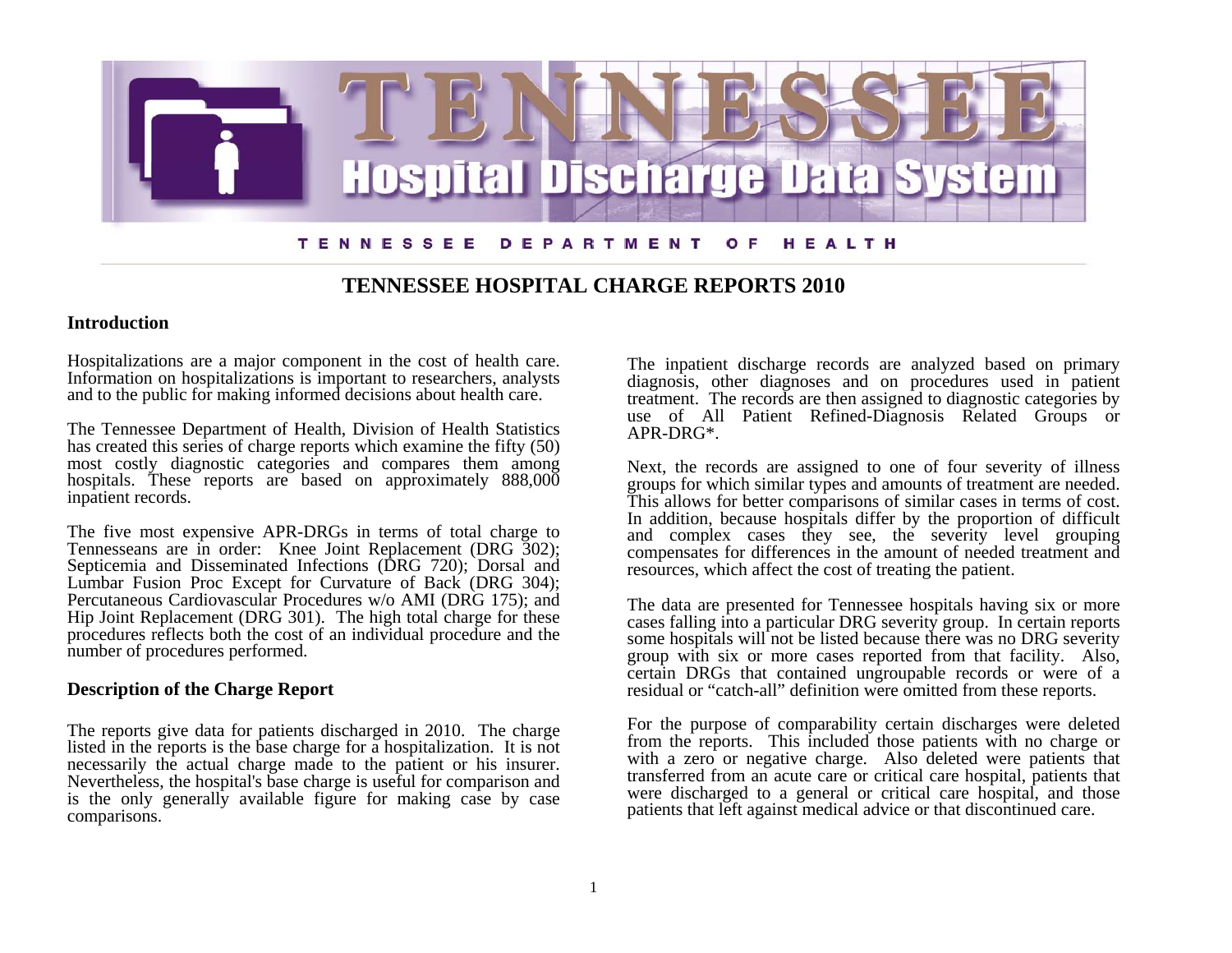Discharge records to the Department of Health are limited in the number of diagnoses and procedures that can be reported. An occasional severe case may exceed these limits and certain diagnoses and/or procedures might not be reported. This could result in an under-estimation of the severity of that discharge.

To see the hospital data for one of the fifty (50) DRGs in this report, go to page 3 and click anywhere on the line containing the selected DRG. Hospitals reporting that DRG are listed in county order and sorted by hospital ID number within each county. Each hospital's data is on one row of the report. The last line in each report is the state total giving information based on all the discharges in Tennessee for that APR-DRG.

### **Using the Charge Report**

To explain the use of these data look at the report below for "Pulmonary Edema & Respiratory Failure (DRG133)". In this example only one hospital is shown for illustration purposes. The first row provides information for Anderson County's Methodist Medical Center of Oak Ridge. In 2010, 61 cases of pulmonary edema were reported at this facility in the moderate severity group. These 61 cases had a median charge of \$10,126 (rounded to the nearest dollar amount). A total of 138 cases were reported in the major severity

level, having a median charge of \$16,825 and 109 cases fell into the severe group, having a median charge of \$31,428. Fewer than six cases fell into the minor severity group and as a result, this information was not reported.

#### **Conclusion**

The purpose of these reports is to show comparative charges among Tennessee hospitals for performing comparable treatments at similar levels of difficulty and complexity. This information, while not an exact representation of the actual cost per patient, provides useful information to public health researchers, business analysts, and the general public.

For more information, contact the Tennessee Department of Health, Division of Health Statistics at 615-741-4939 or at HealthStatistics.Health@state.tn.us[.](mailto:HealthStatistics.Health@state.tn.us) 

\*These reports were produced using proprietary computer software created, owned and licensed by the 3M Company. All copyrights in and to the 3M APRTM Software, and to the 3M APR<sup>TM</sup> DRG classification system(s) (including the selection, coordination and arrangement of all codes). All rights reserved.

### **2010 TENNESSEE HOSPITAL DISCHARGE DATA Number of Cases and Median Charges (\$) Based on APR-DRGs\* By Hospital Name and County Location**

## **PULMONARY EDEMA & RESPIRATORY FAILURE (DRG 133)**

| County       | <b>Hospital Name</b>                  | <b>Minor</b><br>Number   Charge |        | <b>Moderate</b><br>Number   Charge   Number   Charge   Number   Charge |        | <b>Major</b> |        | <b>Severe</b> |        |
|--------------|---------------------------------------|---------------------------------|--------|------------------------------------------------------------------------|--------|--------------|--------|---------------|--------|
| Anderson     | 0120 Methodist Medical Ctr. Oak Ridge |                                 |        | 61                                                                     | 10.126 | 38           | 16.825 | 109           | 31,428 |
| <b>State</b> | <b>All Hospitals</b>                  | 43                              | 12.623 | .652                                                                   | 14.654 | 3,388        | 20,816 | 3,018         | 38,474 |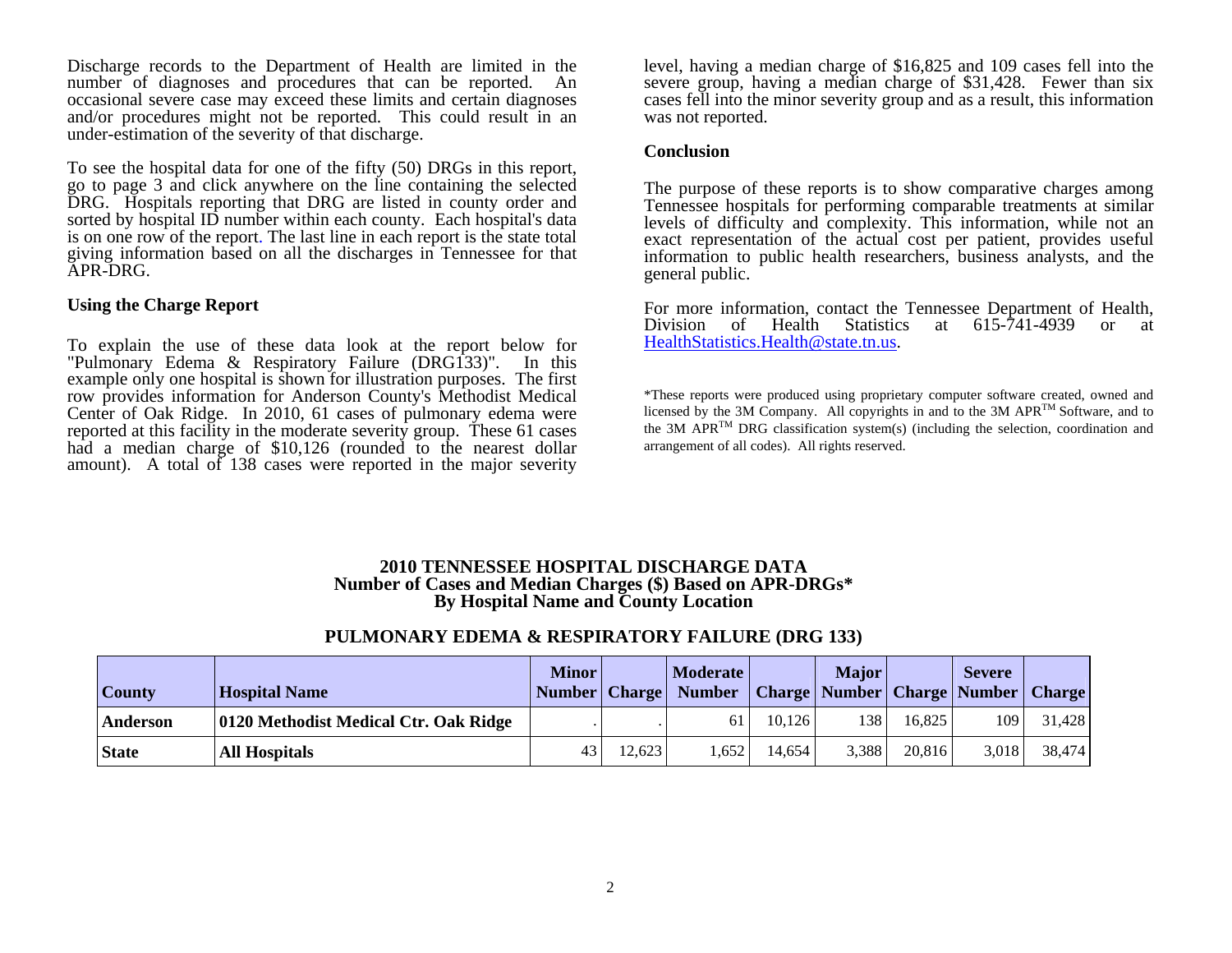# **TENNESSEE HOSPITAL DISCHARGE REPORTS 2010**

| <b>TABLE OF CONTENTS</b>                                                     |
|------------------------------------------------------------------------------|
| TRACHEOSTOMY W MV 96+ HOURS W EXTENSIVE PROCEDURE OR ECMO (DRG 004)          |
| TRACHEOSTOMY W MV 96+ HOURS W/0 EXTENSIVE PROCEDURE (DRG 005)                |
| CRANIOTOMY EXCEPT FOR TRAUMA (DRG 021)                                       |
| EXTRACRANIAL VASCULAR PROCEDURE (DRG 024)                                    |
| CVA & PRECEREBRAL OCCLUSION W INFARCT (DRG 045)                              |
| SEIZURE (DRG 053)                                                            |
| MAJOR RESPIRATORY & CHEST PROCEDURES (DRG 120)                               |
| OTHER RESPIRATORY & CHEST PROCEDURES (DRG 121)                               |
| RESPIRATORY SYSTEM DIAGNOSIS W VENTILATOR SUPPORT 96+ HOURS (DRG 130)        |
| PULMONARY EDEMA & RESPIRATORY FAILURE (DRG 133)                              |
| MAJOR RESPIRATORY INFECTIONS & INFLAMMATIONS (DRG 137)                       |
| OTHER PNEUMONIA (DRG 139)                                                    |
| CHRONIC OBSTRUCTIVE PULMONARY DISEASE (DRG 140)                              |
| CARDIAC DEFIBRILLATOR & HEART ASSIST IMPLANT (DRG 161)                       |
| CARDIAC VALVE PROCEDURES W/O CARDIAC CATHETERIZATION (DRG 163)               |
| CORONARY BYPASS W CARDIAC CATH OR PERCUTANEOUS CARDIAC PROCEDURE (DRG 165)   |
| CORONARY BYPASS W/O CARDIAC CATH OR PERCUTANEOUS CARDIAC PROCEDURE (DRG 166) |
| PERM CARDIAC PACEMAKER IMPLANT W/O AMI, HEART FAILURE OR SHOCK (DRG 171)     |
| PERCUTANEOUS CARDIOVASCULAR PROCEDURES W AMI (DRG 174)                       |
| PERCUTANEOUS CARDIOVASCULAR PROCEDURES W/O AMI (DRG 175)                     |
| <b>ACUTE MYOCARDIAL INFARCTION (DRG 190)</b>                                 |
| CARDIAC CATHERERIZATION W CIRC DISCORD EXC ISCHEMIC HEART DISEASE (DRG 191)  |
| CARDIAC CATHETERIZATION FOR ISCHEMIC HEART DISEASE (DRG 192)                 |
| <b>HEART FAILURE (DRG 194)</b>                                               |
| CARDIAC ARRHYTHMIA & CONDUCTION DISORDER (DRG 201)                           |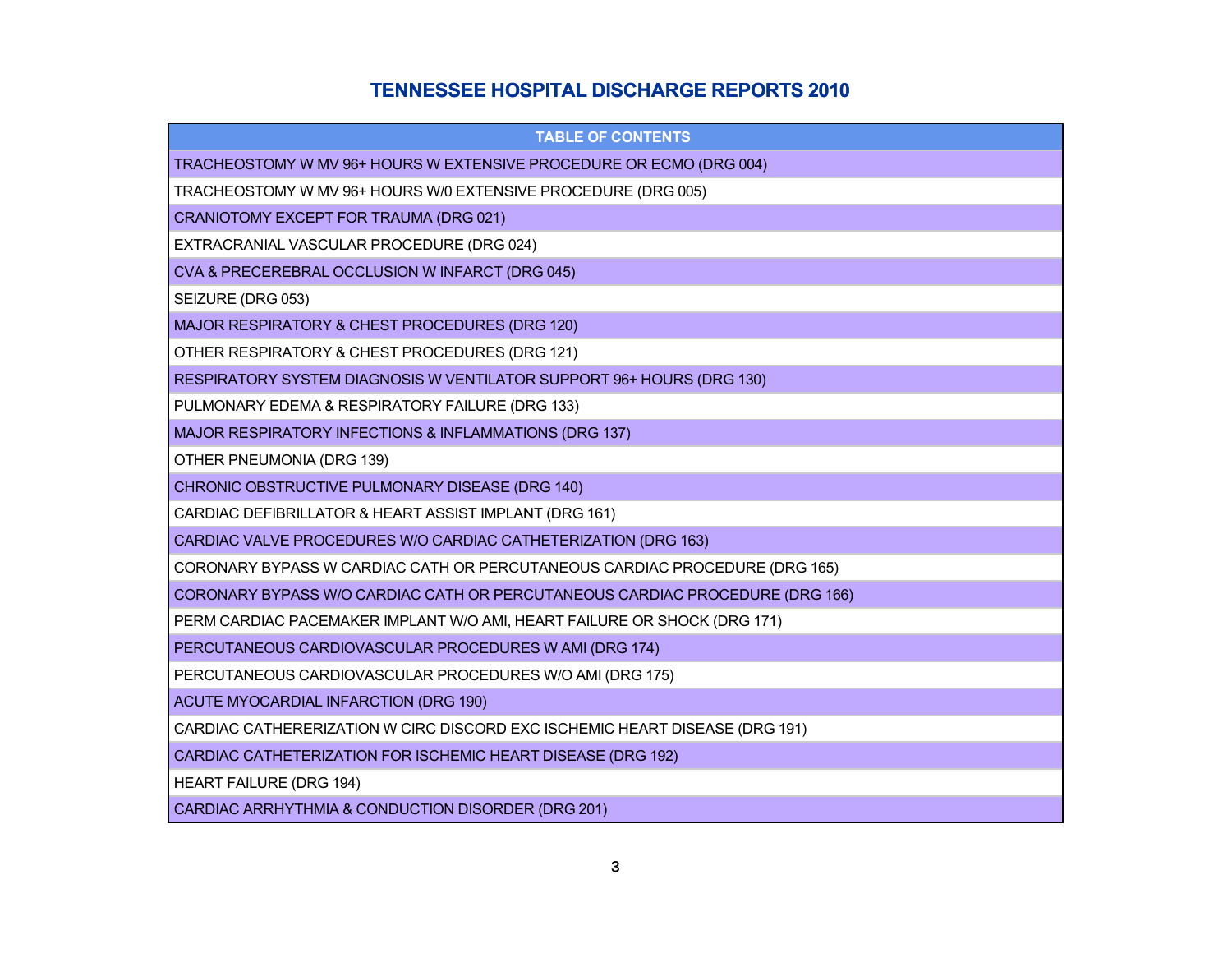## **TENNESSEE HOSPITAL DISCHARGE REPORTS 2010**

| <b>TABLE OF CONTENTS</b>                                                      |
|-------------------------------------------------------------------------------|
| MAJOR STOMACH, ESOPHAGEAL & DUODENAL PROCEDURES (DRG 220)                     |
| MAJOR SMALL & LARGE BOWEL PROCEDURES (DRG 221)                                |
| NON-BACTERIAL GASTROENTERITIS, NAUSEA & VOMITING (DRG 249)                    |
| LAPAROSCOPIC CHOLECYSTECTOMY (DRG 263)                                        |
| DISORDERS OF PANCREAS EXCEPT MALIGNANCY (282)                                 |
| HIP JOINT REPLACEMENT (DRG 301)                                               |
| KNEE JOINT REPLACEMENT (DRG 302)                                              |
| DORSAL & LUMBAR FUSION PROC EXCEPT FOR CURVATURE OF BACK (DRG 304)            |
| HIP & FEMUR PROCEDURES FOR TRAUMA EXCEPT JOINT REPLACEMENT (DRG 308)          |
| KNEE & LOWER LEG PROCEDURES EXCEPT FOOT (DRG 313)                             |
| SHOULDER, UPPER ARM & FOREARM PROCEDURES (DRG 315)                            |
| CERVICAL SPINAL FUSION & OTHER BACK/NECK PROC EXC DISC EXCIS/DECOMP (DRG 321) |
| CELLULITIS & OTHER BACTERIAL SKIN INFECTIONS (DRG 383)                        |
| <b>RENAL FAILURE (DRG 460)</b>                                                |
| KIDNEY & URINARY TRACT INFECTIONS (DRG 463)                                   |
| <b>CESAREAN DELIVERY (DRG 540)</b>                                            |
| VAGINAL DELIVERY (DRG 560)                                                    |
| NEONATE BIRTHWT >2499G, NORMAL NEWBORN OR NEONATE W OTHER PROBLEM (DRG 640)   |
| CHEMOTHERAPY (DRG 693)                                                        |
| INFECTIOUS & PARASITIC DISEASES INCLUDING HIV W O.R. PROCEDURE (DRG 710)      |
| SEPTICEMIA & DISSEMINATED INFECTIONS (DRG 720)                                |
| MAJOR DEPRESSIVE DISORDERS & OTHER/UNSPECIFIED PSYCHOSES (DRG 751)            |
| BIPOLAR DISORDERS (DRG 753)                                                   |
| <b>REHABILITATION (DRG 860)</b>                                               |
| MUSCULOSKELETAL & OTHER PROCEDURES FOR MULTIPLE SIGNIFICANT TRAUMA (DRG 912)  |